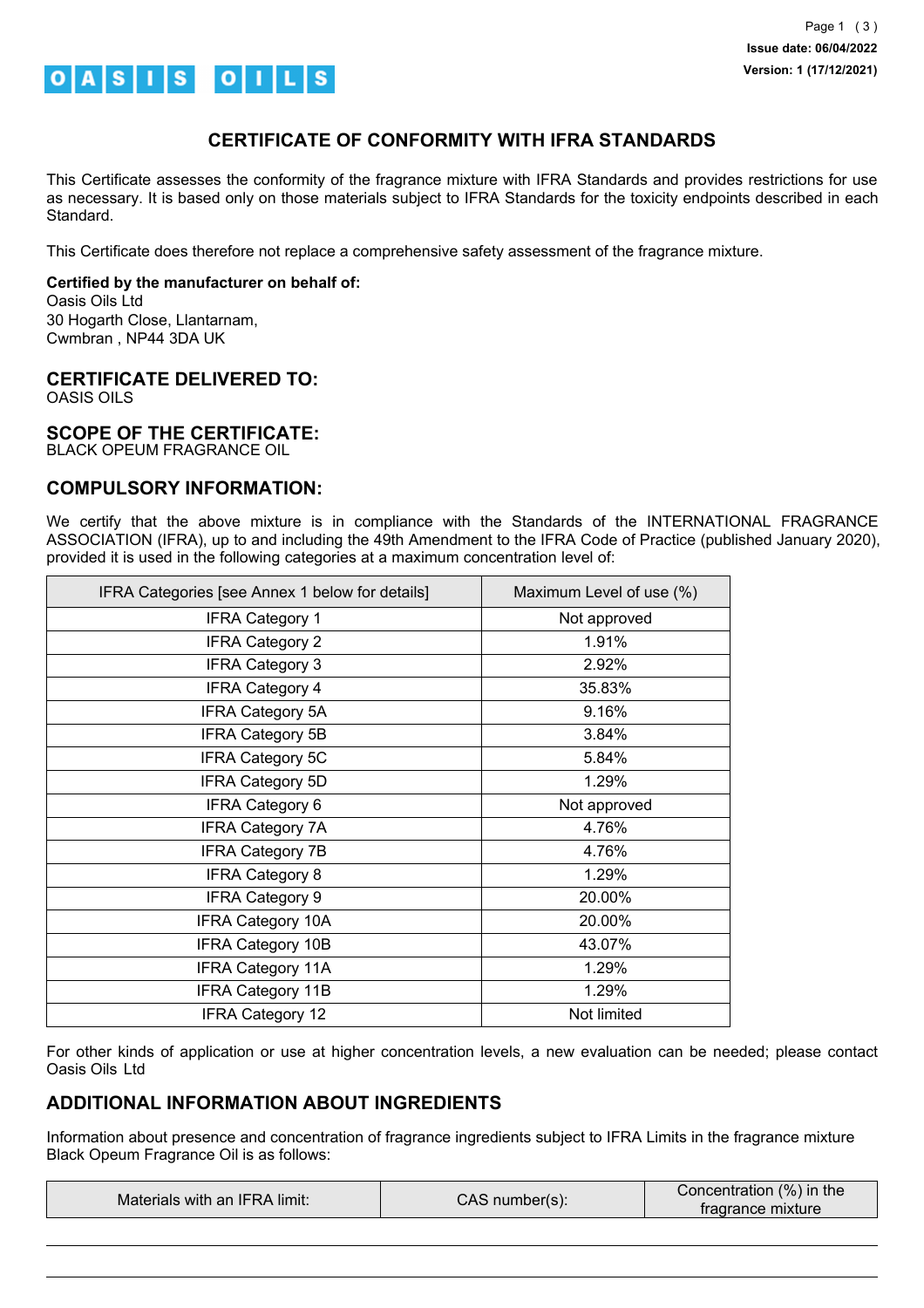| ! ANISALDEHYDE                                                                       | 123-11-5                                                      | 0.0700%  |
|--------------------------------------------------------------------------------------|---------------------------------------------------------------|----------|
| (2-methyl-3-(p-isopropylphenyl)<br>propionaldehyde)                                  | 103-95-7                                                      | 0.0767%  |
| 1-(1,2,3,4,5,6,7,8 Octahydro-2,3,8,8-<br>tetramethyl-2-naphthalenyl) ethanone (OTNE) | 54464-57-2, 54464-59-4, 68155-66-8,<br>68155-67-9             | 10.2303% |
| Bergaptene                                                                           | 484-20-8                                                      | 0.0000%  |
| <b>CASHMERAN</b>                                                                     | 33704-61-9                                                    | 0.6500%  |
| <b>CITRONELLAL</b>                                                                   | 106-23-0                                                      | 0.0005%  |
| Cedrene                                                                              | 11028-42-5, 469-61-4, 546-28-1                                | 0.0500%  |
| Exaltolide                                                                           | 106-02-5                                                      | 0.2800%  |
| <b>HEXYL SALICYLATE</b>                                                              | 6259-76-3                                                     | 0.0005%  |
| Jasmine absolute (grandiflorum)                                                      | 8022-96-6, 8024-43-9, 90045-94-6,<br>84776-64-7               | 0.0035%  |
| PERU OIL HTC                                                                         | 8007-00-9                                                     | 0.6000%  |
| Rose ketones                                                                         | 23696-85-7, 57378-68-4, 71048-82-3,<br>35087-49-1, 39872-57-6 | 0.1200%  |
| Ylang ylang extracts                                                                 | 8006-81-3, 68606-83-7, 83863-30-3                             | 0.0090%  |
| alpha iso methyl ionone                                                              | 127-51-5                                                      | 0.0011%  |
| amyl cinnamic aldehyde                                                               | 122-40-7                                                      | 0.0750%  |
| benzaldehyde                                                                         | 100-52-7                                                      | 0.0001%  |
| benzyl alcohol                                                                       | 100-51-6                                                      | 0.0100%  |
| benzyl benzoate                                                                      | 120-51-4                                                      | 0.0961%  |
| benzyl salicylate                                                                    | 118-58-1                                                      | 6.6505%  |
| cinnamic alcohol                                                                     | 104-54-1                                                      | 0.0800%  |
| citral                                                                               | 5392-40-5                                                     | 0.0229%  |
| citronellol                                                                          | 106-22-9                                                      | 0.1509%  |
| coumarin                                                                             | 91-64-5                                                       | 0.0200%  |
| eugenol                                                                              | 97-53-0                                                       | 0.0037%  |
| farnesol                                                                             | 4602-84-0                                                     | 0.0004%  |
| geraniol                                                                             | 106-24-1                                                      | 0.1533%  |
| helional                                                                             | 1205-17-0                                                     | 0.7500%  |
| hexyl cinnamic aldehyde                                                              | 101-86-0                                                      | 1.1390%  |
| hydroxycitronellal                                                                   | 107-75-5                                                      | 1.8505%  |
| iso eugenol                                                                          | $97 - 54 - 1$                                                 | 0.0005%  |

Regulatory Affairs Department